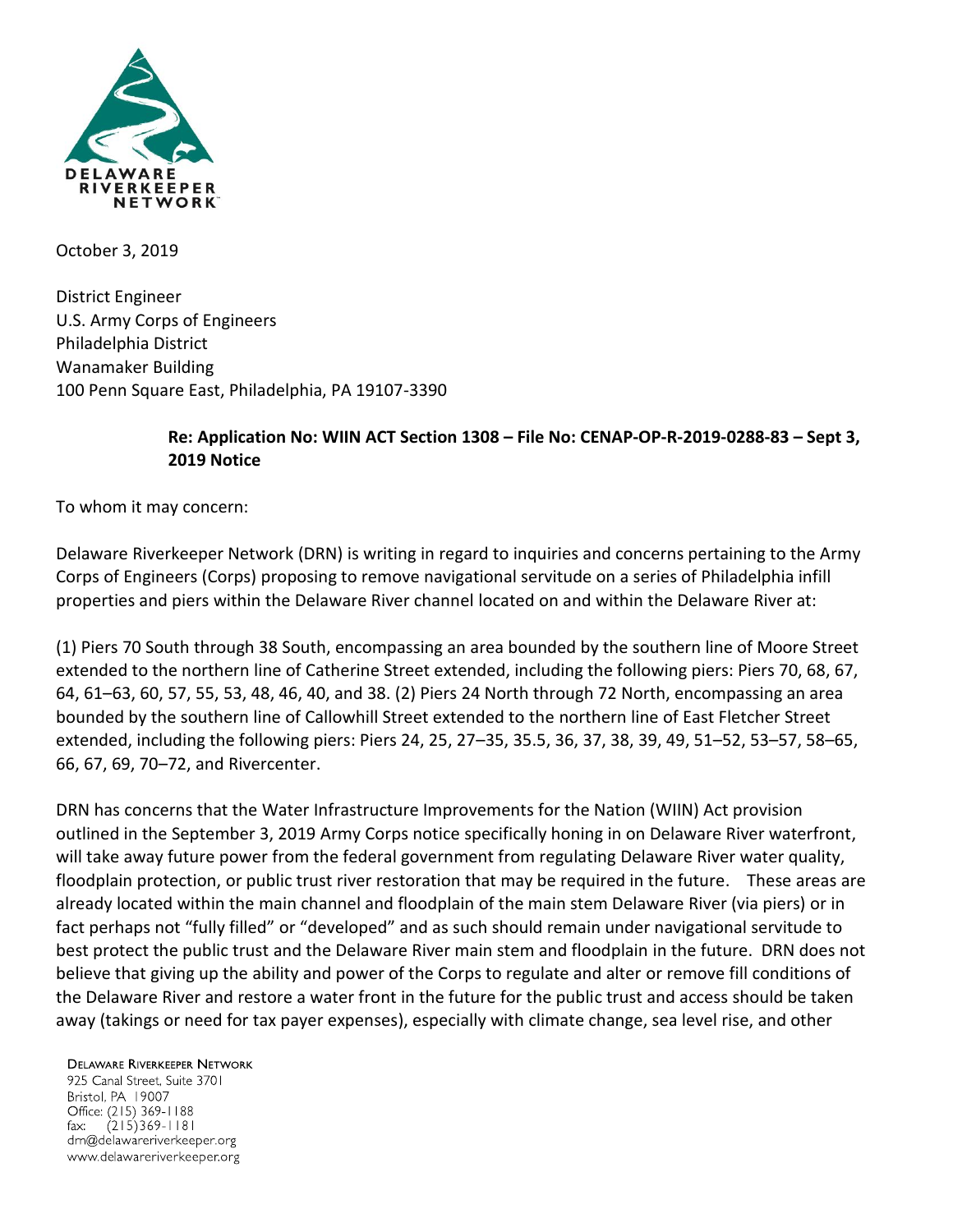anticipated environmental concerns and pressures for the Delaware River waterfront on multiple fronts by multiple private and industrial developers; DRN is in opposition to this proposed change.

DRN instead supports public access, natural native vegetative parks, temporary pop up parks, restoration of waterfront wetlands and healthy riparian forested areas and public spaces along the Delaware River being established for the good of the residents and visitors of Philadelphia. DRN believes removing this special condition is giving away much needed and anticipated rights of the public trust to the hands of private developers that seek to profit from waterfront development and likely more high rises and condos that are already line many locations along the Philadelphia waterfront and that often do not welcome or attract visitor access to the waterfront to fish and recreate.

DRN highlights (in italics) the special condition below that the Corps is proposing to **remove under the WIIN Act**:

*Special condition: The permittee understands and agrees that, if future operations by the United States require the removal, relocation, or other alteration, of the structure or work herein authorized, or if, in the opinion of the Secretary of the Army or his authorized representative, said structure or work shall cause unreasonable obstruction to the free navigation of the navigable waters, the permittee will be required, upon due notice from the Corps of Engineers, to remove, relocate, or alter the structural work or obstructions caused thereby, without expense to the United States. No claim shall be made against the United States on account of any such removal or alteration. (This special condition is applicable to Corps of Engineers permits that provide authorization under Section 10 of the Rivers and Harbors Act of 1899.).* 

In short, if a developer wants to inherit the risk of building or re-developing on waterfront property or historic piers located within the Delaware River main stem, floodplain and floodway, they must adhere to this special condition and clause and not be exempt of this special condition as the WIIN Act outlines. Giving up the ability of the public trust to alter fill conditions of the Delaware River into the future as is being proposed, is not in the public interest nor the Delaware River's interest. Therefore, this WIIN Act provision for the Philadelphia filled properties is NOT within the public interest and therefore should be denied.

Historically, title to the land underlying navigable waters is, as a rule, vested in the state in which the land is located, unless it has previously been conveyed to a municipality or to a private upland owner. These areas are impressed with a trust or servitude in favor of the general public of the state in which they are located, requiring them to be used for the purposes of navigation, fishing, commerce or other public water use. Although this trust authorizes the states and their political subdivisions to issue regulations controlling the use of these waters, in all instances these regulations are subject to the paramount right of the navigation servitude in the United States. Navigational servitude finds its legal basis in the United States Constitution and should be protected for the benefit of the public. The navigation servitude is the paramount right of the federal government, under the commerce clause of the United States Constitution, to compel the removal of any obstruction to navigation, without the necessity of paying "just compensation" ordinarily required by the fifth amendment of the Constitution. i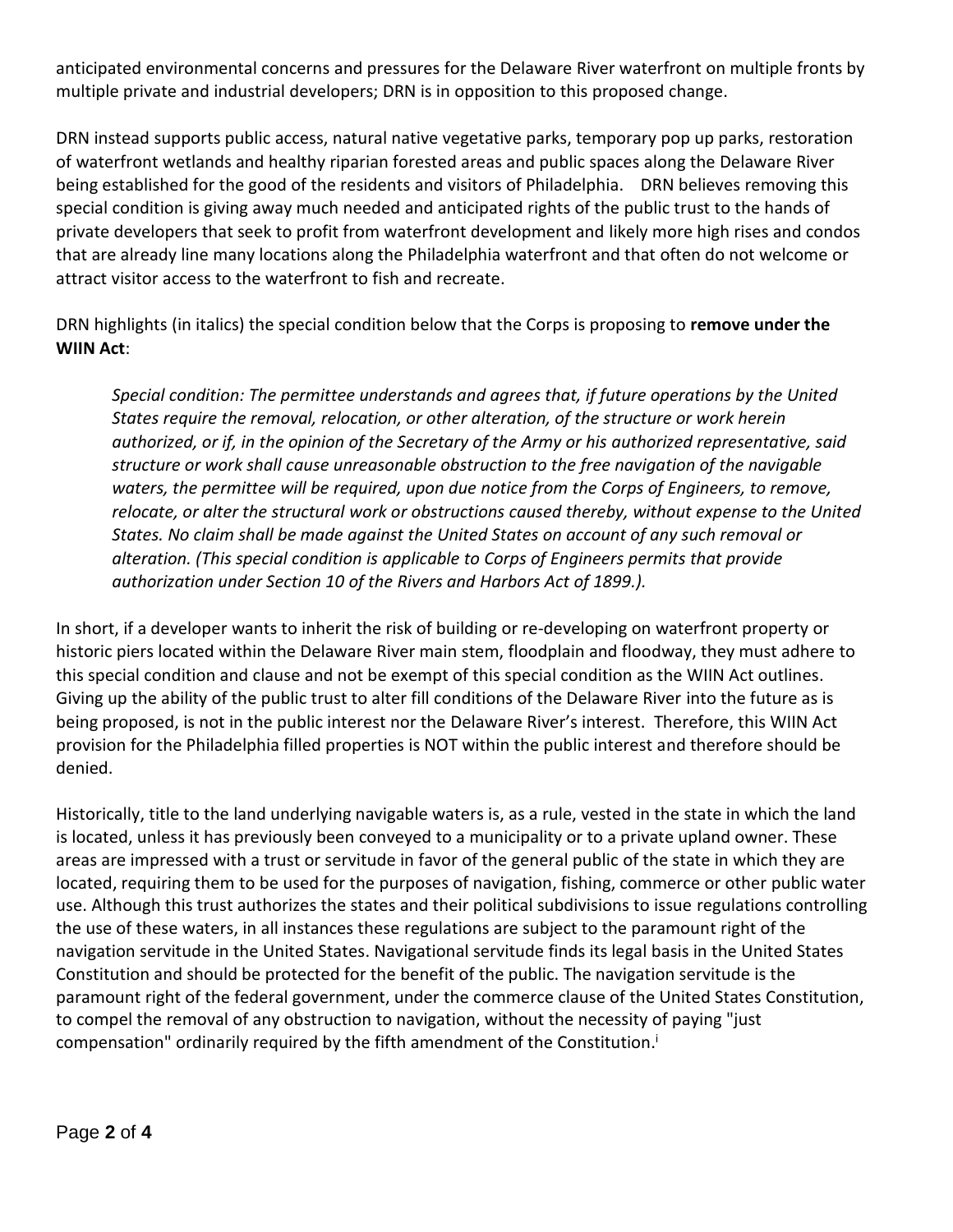In this specific special notice, the Corps is seeking to remove public trust rights pertaining to an application (CENAP-OP-R-2019-0288-83) that has been submitted by Desert Diamond 34, L.P., a Pennsylvania Limited Partnership, c/o Ensemble Investments, LLC, seeking to re-develop a portion of the existing Pier 34 and the and interpier area between Piers 34 and 35. The sites are located at 735 South Christopher Columbus Boulevard along the west bank of the Delaware River in Philadelphia, PA; [Latitude: 39.938403° North; Longitude: -75.141508° West at RM 99]. A public notice soliciting comments on that Department of the Army permit application was published on July 31, 2019. The review of that permit application, which also includes a public interest determination, will also include an evaluation of the proposed activity pursuant to Section 404 of the Clean Water Act and Section 10 of the Rivers and harbors Act of 1899.



*Google earth image of 735 South Christopher Columbus Blvd pier in the main stem Delaware River, accessed Oct 3, 2019*

DRN understands from a telephone conversation with Corps staff that, "It should be noted that the declaration of this portion of the Delaware River as non-navigable does not alter or restrict the applicability of the U.S. Army Corps of Engineers regulatory authority under Section 10 of the Rivers and Harbors Act or Section 404 of the Clean Water Act." DRN still believes that there should be no taking away the public's power for navigational servitude into the future at these infill properties located in the River or for future infill properties that may be proposed, especially in light of private developers plans to redevelop for real estate and profit in the Delaware River channel.

In addition, DRN would like to put on record that conversation with Corps staff conducted during this comment period has not been clear. DRN was unable to receive more detailed information from the Corps on the notice, and the information we did receive seems counter to the Sept 3, 2019 notice. We understand through conversation that this notice is under "Operations Branch" while there are similar notices under the "Regulatory Branch":